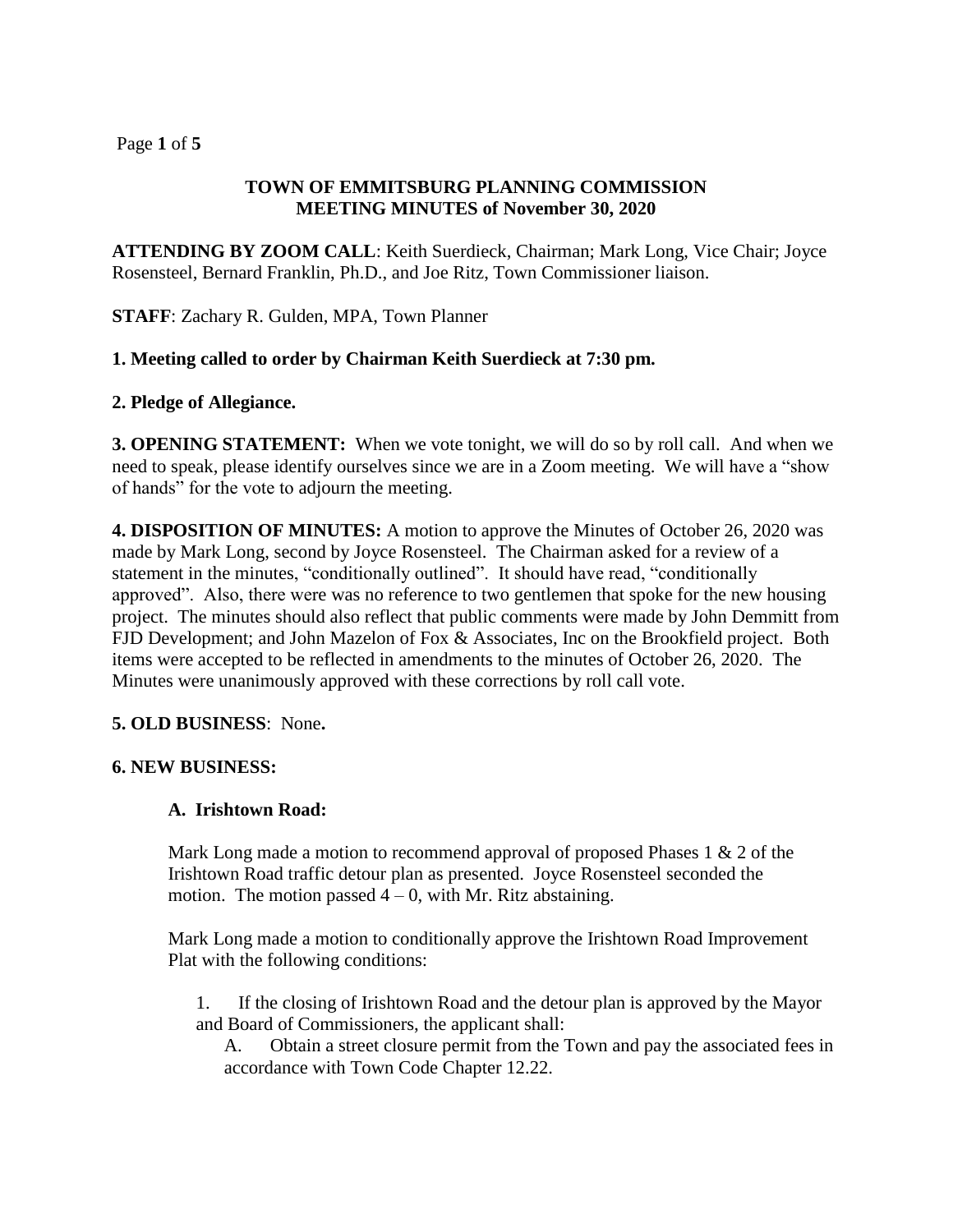B. Provide the proposed street closure and detour plan to Frederick County for review and comment. County comments shall be provided to the Town for consideration before issuing a street closure permit.

2. It shall be specifically noted on the landscape plan, sheet 15 of 15, that only "cottonless male" London sycamore trees shall be permitted in accordance with Town Code §8.20.020.B. Female London sycamore trees are prohibited.

3. The 10' landscaping easement documents shall be prepared and recorded at the office of the Clerk of Court in accordance with Town Code §16.08.010. A copy of the document and recording receipt shall be provided to the Town.

- 4. A letter of credit / bond in an amount to be approved by the Town Engineer, guaranteeing installation of the improvements, shall be provided to the Town in accordance with Town Code §16.12.040.F.
- 5. Permanent property corner monuments and pipes are required to be installed, and they shall be shown on the plan in accordance with Town Code §16.20.020.G.
- 6. Each utility shall submit a plan for installation of their underground utilities to the Town for review and approval prior to beginning construction in accordance with Town Code §16.20.020.J.
- 7. The applicant has stated that there is no street ROW on the Purtell property. The applicant shall obtain a ROW on the property before constructing the road improvements in accordance with Town Code §16.16.030.P.
- 8. Two street trees are proposed within the clear sight triangle on Lot 12. The placement of the trees shall adjusted in order to be located outside of the clear sight triangle in accordance with §17.08.160.A.
- 9. The clear sight triangles are shown for the two intersections of streets with streets, but the clear sight triangles for all intersections of driveways with streets and private roads with streets shall be included as well in accordance with Town Code §17.08.160B.2. Street trees shall be adjusted accordingly to be located outside of the clear sight triangles.
- 10. The legend on sheets 7 & 8 shall be corrected from "PROP. 8" W." to "PROP. 10" W."
- 11. The proposed light pole symbol is missing on Lots 5 & 17 (sheets 3 & 4) in accordance with the approved 1995 lighting plan.
- 12. A note shall be added to the plan that states: "The street lights shall be updated to an LED bulb equal to the approved 150W HPS bulb per §16.20.030.E.1."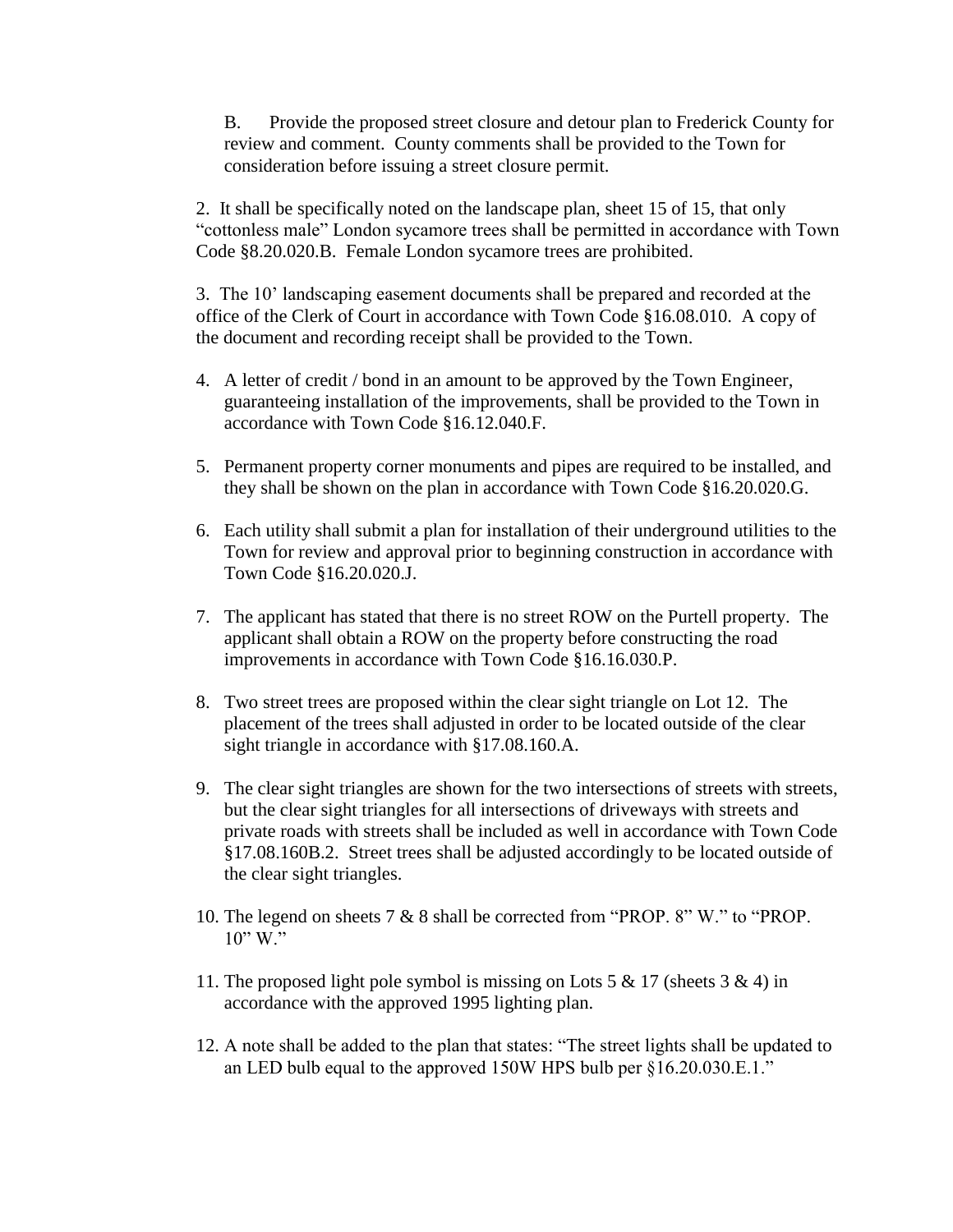- 13. Space shall be provided for the owner's certificate to be notarized. The engineer certification shall include the items in §16.28.040.B.
- 14. A note shall be added covering Frederick County Code §1-10-17(B)(8)(h). The construction sequence shall be revised to include contacting the Frederick County Department of Permits and Inspection or its agent upon completion of the installation of perimeter E&S controls.
- 15. The plan shall include the surveyor's certification in accordance to Frederick County Code  $$1-16-72(B)(6)$  and  $$1-16-88(B)(17)$ . The provided Engineering Certifications are in reference to the soil erosion and sediment control plan and have no reference to the survey.
- 16. The zoning district shall be provided in accordance with Frederick County Code  $§1-16-72(B)(14)$  and  $§1-16-88(B)(29)$ .
- 17. The sidewalk width has increased from 4' as previously approved, to 5' on the current submission. Provide evidence that the added impervious will not cause an issue with the existing SWM facility.

Joyce Rosensteel seconded the motion. Motion passed unanimously by 5 total votes.

# **B. Miss. B's Childcare Facility:**

Mark Long made a motion to approve the proposed reduction in the number of required parking spaces from 12 to 11. Joe Ritz seconded the motion. The motion was approved 5-0.

Joe Ritz made a motion to waive the requirements of Town Code §16.16.110.B., buffer yard 2 screening, on the western property boundary with the following conditions:

- 1. A solid 6' fence must be maintained on the western property boundary at all times.
- 2. This waiver does not include  $$16.16.110.B.5$  (loading space screening)  $\&$ §16.16.110.B.6. (dumpster screening).

Mark Long seconded the motion. The motion was approved 5-0.

Mark Long made a motion to waive the requirements of Town Code §16.16.110.C. Joyce Rosensteel seconded the motion. The motion was approved 5-0.

Mark Long made a motion to conditionally approve the Brittany Fritz Site Plan with the following conditions:

1. The applicant shall submit to the Town the total proposed number of water and sewer fixtures from a Maryland certified plumber in accordance with Town Code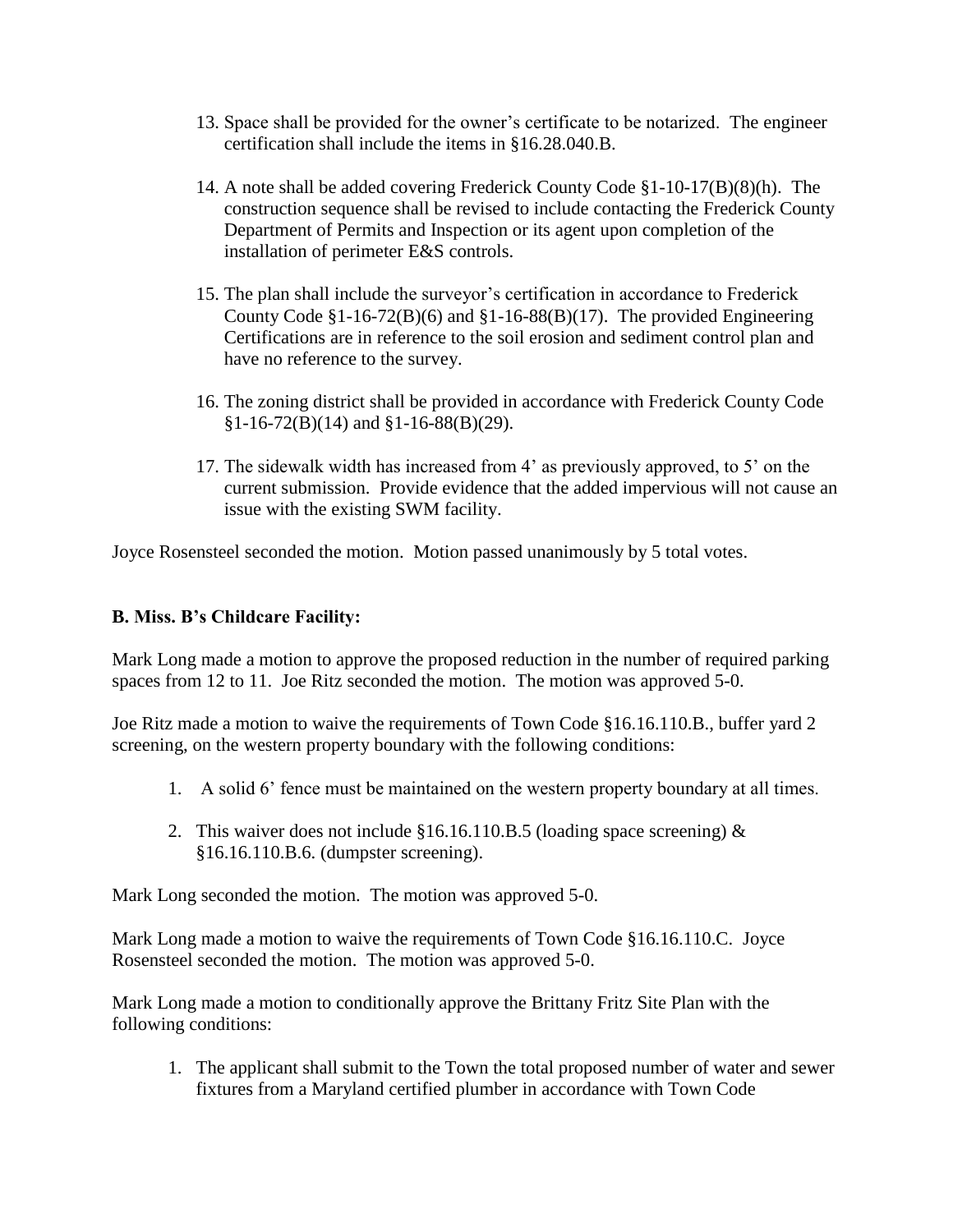§13.04.041 and §13.08.111. The Town Planner has provided the fixture charts to the applicant. The property owner has provided a certified existing sewer and water fixture count. This property is currently allocated 24 fixtures for water (1.6 taps) and 24 fixtures for sewer (1.6 taps). The applicant shall pay the current tap fee rates if the proposed sewer and water fixture counts are in excess of the numbers stated in the previous sentence.

- 2. The sewer lateral shall be replaced with PVC and cleanouts installed in accordance with Town Code §13.08.140. A Town alteration of infrastructure permit is required before this work takes place.
- 3. Adequate Public Facility Ordinance approval is required in order to determine if a traffic impact analysis/study is required in accordance with Town Code §14.04.140.A.
- 4. "Chairperson" shall be changed to read "Planning Commission Chairperson" on the Site Plan's certificate of approval in accordance with Town Code §16.12.040.D.2.
- 5. Landscaping Plan:
	- A. The planting symbol "Proposed Leyland Cypress" under "Symbols" does not match the proposed planting types under "proposed plant schedule".
- 6. Permanent property monuments and pipes shall be placed on the property and shown on the plan in accordance with Town Code §16.20.020.G.
- 7. Dumpsters shall be completely enclosed within a sight-tight masonry or fenced enclosure equipped with a self-latching door or gate in accordance with Town Code §17.08.240.B. More details are needed on the plan for the proposed trash enclosure to ensure it meets the requirements of Town Code.
- 8. The plan shall identify the location of existing utilities lines with sizes in accordance with Town Code §17.48.050.B.6-7.
- 9. A scale shall be provided on the Lighting Plan in accordance with the Town Code §16.24.020.B.3.
- 10. The name, seal, and signature of the registered engineer responsible for the lighting plan shall be provided in accordance with the Town Code §16.24.020.B.5.
- 11. The applicant must apply for and obtain the following permits through the Town:
	- Alteration of Infrastructure due to sewer alterations (Chapter 13.08).
	- · Cross-Connection Control A testable backflow prevention device shall be installed on the sprinkler system (if applicable) and directly after the water meter (Town Code Chapter 13.17).
	- Zoning permit signage (Town Code Chapter 17.38).